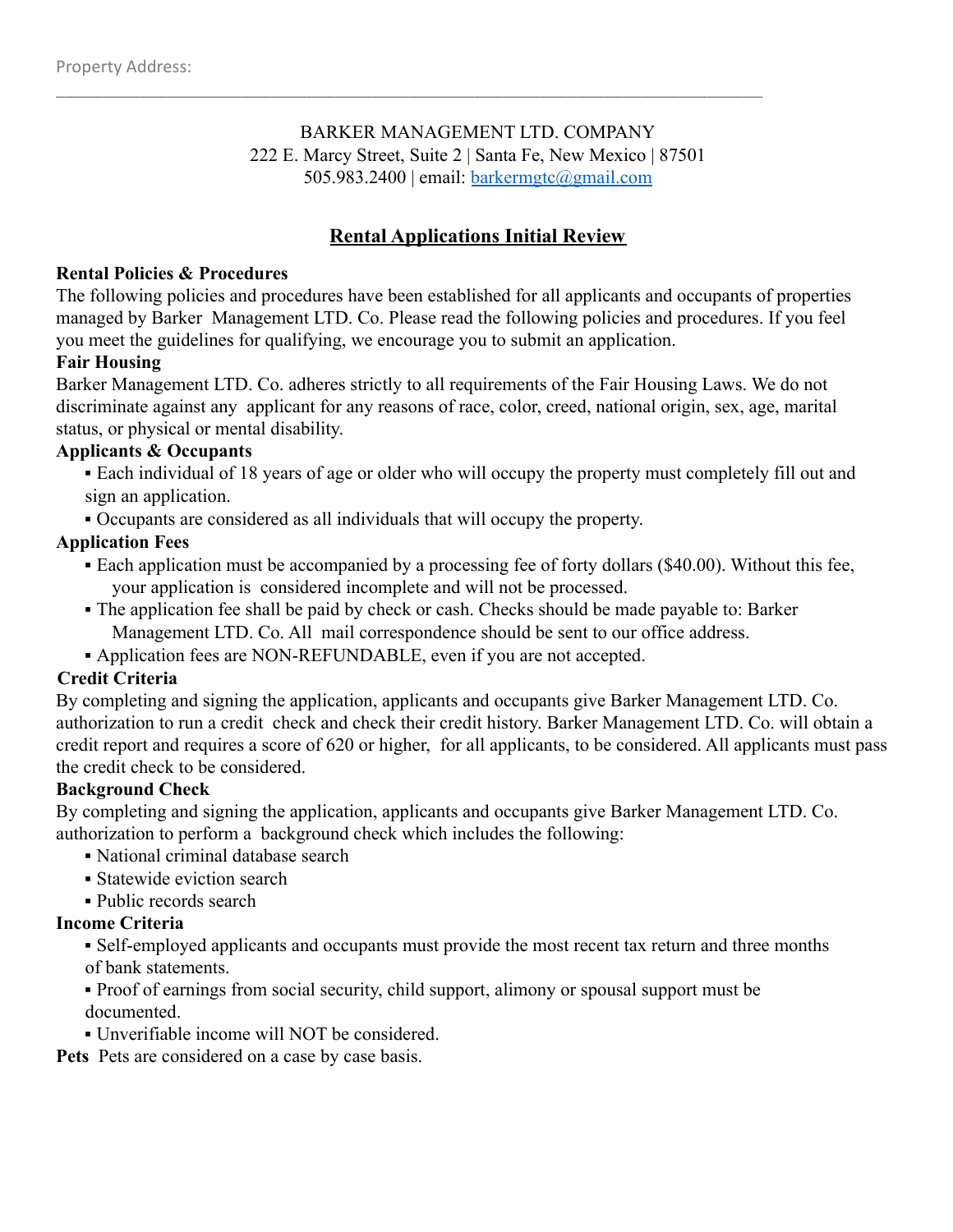### **Approval and Move-In Conditions**

Barker Management LTD. Co. will continue to advertise and consider all other applications for the subject property until the following has been provided:

- Application(s) have been paid for, completely verified and approved
- **Exercity deposit has been received**
- Lease Agreement has been signed

## **Broker Duties Link:**

Broker Duties link (Broker Duties on Pages 97-101 of the New Mexico Real Estate License Law and Real Estate Commission Rules):

https://www.rld.nm.gov/wp-content/uploads/2021/06/000-2021-Rule-Book-FINAL-Based-on-Changes-Ef fective-Jan-3- 2021-2.pdf

Please acknowledge receipt of the link to the Broker Duties by signing below:

| <b>Applicant Signature</b> | Date |  |
|----------------------------|------|--|
|                            |      |  |
|                            |      |  |
|                            |      |  |
|                            |      |  |

Co-Applicant Signature Date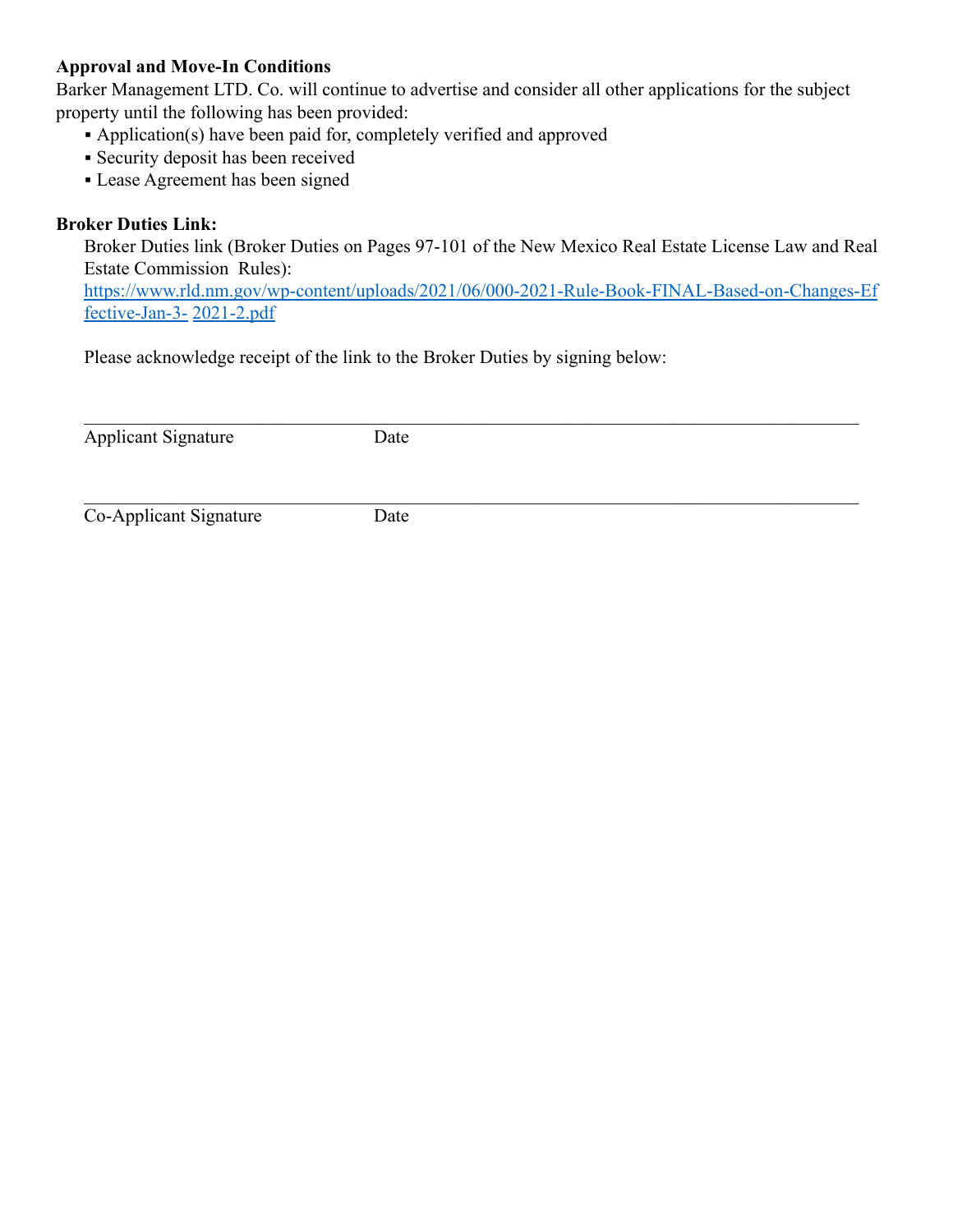### BARKER MANAGEMENT LTD. COMPANY 222 E. Marcy Street, Suite 2 | Santa Fe, New Mexico | 87501

\_\_\_\_\_\_\_\_\_\_\_\_\_\_\_\_\_\_\_\_\_\_\_\_\_\_\_\_\_\_\_\_\_\_\_\_\_\_\_\_\_\_\_\_\_\_\_\_\_\_\_\_\_\_\_\_\_\_\_\_\_\_\_\_\_\_\_\_\_\_\_\_\_\_\_\_\_\_\_\_\_

505.983.2400 | email: barkermgtc@gmail.com

## Rental Application

# **PLEASE PRINT CLEARLY all information below and include copies of your driver's license(s).**

| <b>SPOUSE CO-APPLICANT:</b>                                                                                                                                                                                                    |                              |
|--------------------------------------------------------------------------------------------------------------------------------------------------------------------------------------------------------------------------------|------------------------------|
|                                                                                                                                                                                                                                |                              |
|                                                                                                                                                                                                                                |                              |
|                                                                                                                                                                                                                                |                              |
|                                                                                                                                                                                                                                |                              |
| CURRENT ADDRESS: New York CONSTRAINING CONTROL CONTROL CONTROL CONTROL CONTROL CONTROL CONTROL CONTROL CONTROL CONTROL CONTROL CONTROL CONTROL CONTROL CONTROL CONTROL CONTROL CONTROL CONTROL CONTROL CONTROL CONTROL CONTROL |                              |
|                                                                                                                                                                                                                                |                              |
|                                                                                                                                                                                                                                |                              |
|                                                                                                                                                                                                                                |                              |
|                                                                                                                                                                                                                                |                              |
|                                                                                                                                                                                                                                |                              |
|                                                                                                                                                                                                                                |                              |
|                                                                                                                                                                                                                                |                              |
| Landlord/Manager Phone:                                                                                                                                                                                                        | Dates lived at this address: |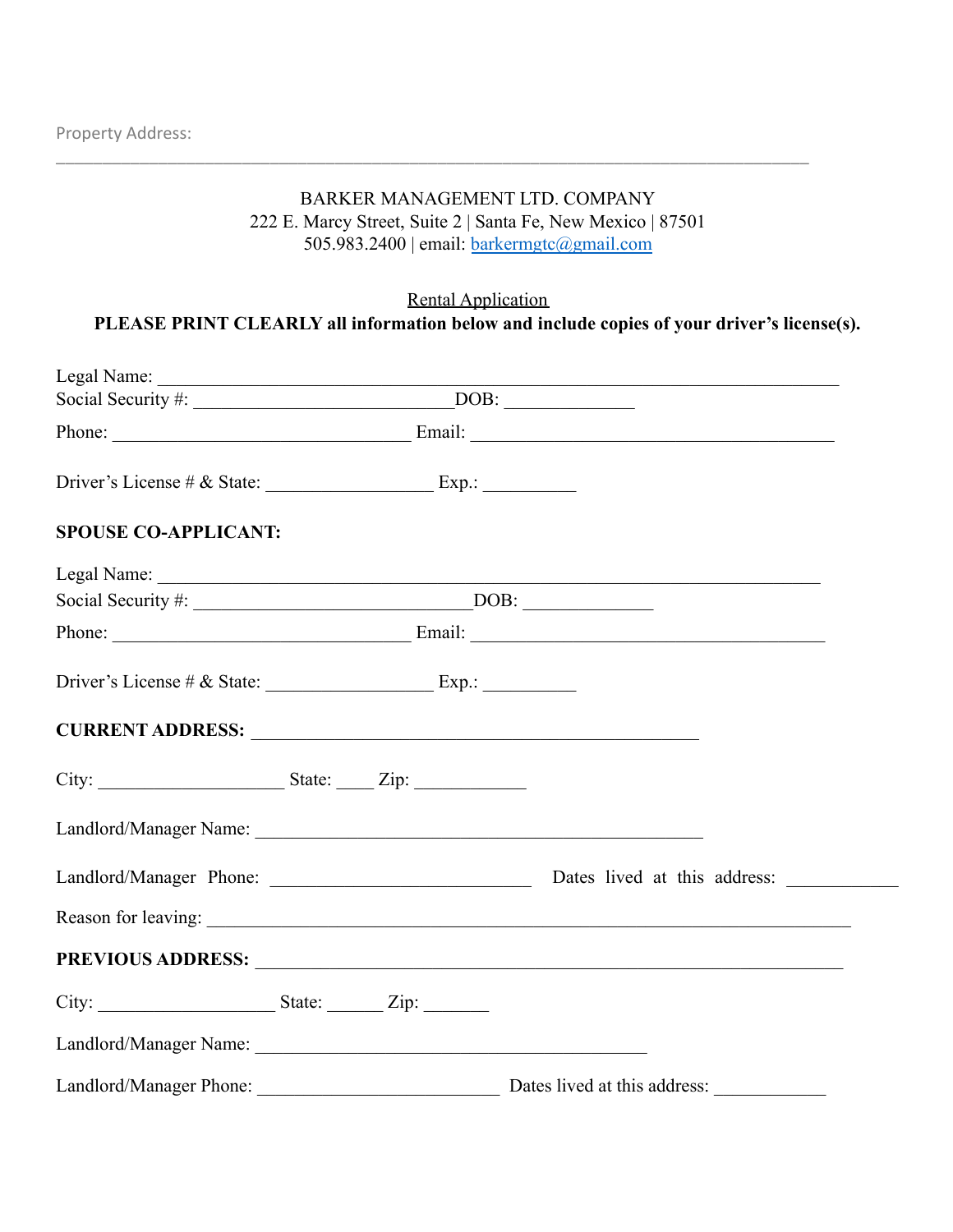|                                             | PROPOSED OCCUPANTS: Full names & relations of all proposed occupants:                                                 |                                                                                                                                                                                                                               |  |  |
|---------------------------------------------|-----------------------------------------------------------------------------------------------------------------------|-------------------------------------------------------------------------------------------------------------------------------------------------------------------------------------------------------------------------------|--|--|
|                                             | <u> 1999 - Johann John Stone, Amerikaansk politiker (d. 1989)</u>                                                     |                                                                                                                                                                                                                               |  |  |
|                                             | <u> 1999 - 1999 - 1999 - 1999 - 1999 - 1999 - 1999 - 1999 - 1999 - 1999 - 1999 - 1999 - 1999 - 1999 - 1999 - 199</u>  |                                                                                                                                                                                                                               |  |  |
|                                             |                                                                                                                       |                                                                                                                                                                                                                               |  |  |
| Do you or any of the occupants smoke: _____ |                                                                                                                       |                                                                                                                                                                                                                               |  |  |
|                                             | HAVE YOU EVER: been evicted? ________ filed for bankruptcy? ________ been sued? ______                                |                                                                                                                                                                                                                               |  |  |
| been convicted of a crime?                  |                                                                                                                       |                                                                                                                                                                                                                               |  |  |
|                                             | If you answered yes to any of the above four questions, please explain:                                               |                                                                                                                                                                                                                               |  |  |
|                                             | ,我们也不能在这里的人,我们也不能在这里的人,我们也不能不能不能不能不能不能不能不能不能不能不能不能不能。""我们的人,我们也不能不能不能不能不能不能不能不能不能                                     |                                                                                                                                                                                                                               |  |  |
|                                             |                                                                                                                       |                                                                                                                                                                                                                               |  |  |
|                                             | <u> 1989 - Johann Stoff, deutscher Stoff, der Stoff, der Stoff, der Stoff, der Stoff, der Stoff, der Stoff, der S</u> |                                                                                                                                                                                                                               |  |  |
|                                             |                                                                                                                       |                                                                                                                                                                                                                               |  |  |
|                                             | Position: Monthly Income: Phone: Phone: Phone:                                                                        |                                                                                                                                                                                                                               |  |  |
|                                             |                                                                                                                       |                                                                                                                                                                                                                               |  |  |
|                                             |                                                                                                                       |                                                                                                                                                                                                                               |  |  |
|                                             | City: State:                                                                                                          |                                                                                                                                                                                                                               |  |  |
|                                             |                                                                                                                       |                                                                                                                                                                                                                               |  |  |
|                                             | Position: Monthly Income: Phone: Phone: Dates                                                                         |                                                                                                                                                                                                                               |  |  |
|                                             |                                                                                                                       |                                                                                                                                                                                                                               |  |  |
|                                             |                                                                                                                       |                                                                                                                                                                                                                               |  |  |
|                                             | City: State: State:                                                                                                   |                                                                                                                                                                                                                               |  |  |
|                                             | BANK/INSTITUTION: Bank Branch:                                                                                        |                                                                                                                                                                                                                               |  |  |
| <b>BANK/INSTITUTION:</b>                    |                                                                                                                       | Branch: The Company of the Company of the Company of the Company of the Company of the Company of the Company of the Company of the Company of the Company of the Company of the Company of the Company of the Company of the |  |  |